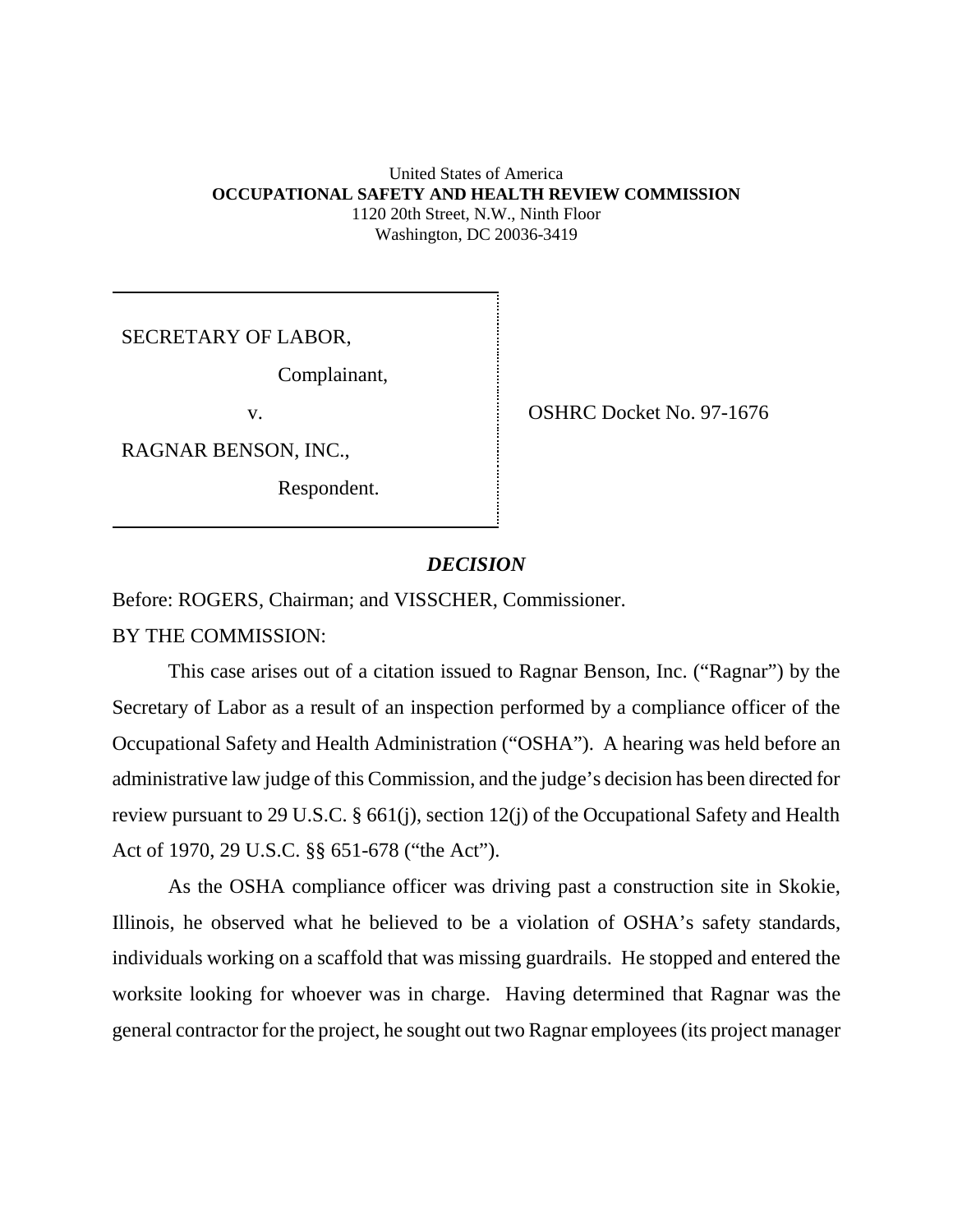and its job superintendent) presented his credentials, and explained the reason for his presence. $<sup>1</sup>$ </sup>

While he was on the worksite, the compliance officer observed a wire cable that was serving as a guardrail on the second floor of the building. Because it appeared from the ground that the cable was sagging excessively, the compliance officer asked to be taken to the second floor so that he could see the cable more closely. When he and Ragnar's employees reached the top of the stairway to the second floor, the compliance officer noticed two openings in the concrete floor that had been covered with plywood. Upon inspecting the openings, the compliance officer determined that the plywood was not fastened in place, and the openings were not marked as holes as required by OSHA construction safety standards. The compliance officer photographed the two covered holes as well as another hole next to a wall that had been covered by scaffold planking which was not fastened in place or marked. As a result of the compliance officer's observations, Ragnar was cited for violating the OSHA construction safety standards at 29 C.F.R. §§ 1926.502(I)(3) and  $1926.502(I)(4).<sup>2</sup>$  When the compliance officer pointed out to Ragnar's employees that these

<sup>2</sup>Those sections provide:

. . . .

. . . .

# **§ 1926.502 Fall protection systems criteria and practices**

 *(I) Covers*. Covers for holes in floors, roofs, and other walking/working surfaces shall meet the following requirements:

- (3) All covers shall be secured when installed so as to prevent accidental displacement by wind, equipment, or employees.
	- (4) All covers shall be color coded or they shall be marked with the word (continued...)

<sup>&</sup>lt;sup>1</sup>Both Ragnar and the masonry subcontractor, who had erected the scaffold and whose employees were on it, were issued citations that alleged violations of OSHA's requirement for guardrails on scaffolds. However, those citations are not before us here. While this case was on review, the Secretary withdrew the citation issued to Ragnar alleging a scaffolding violation.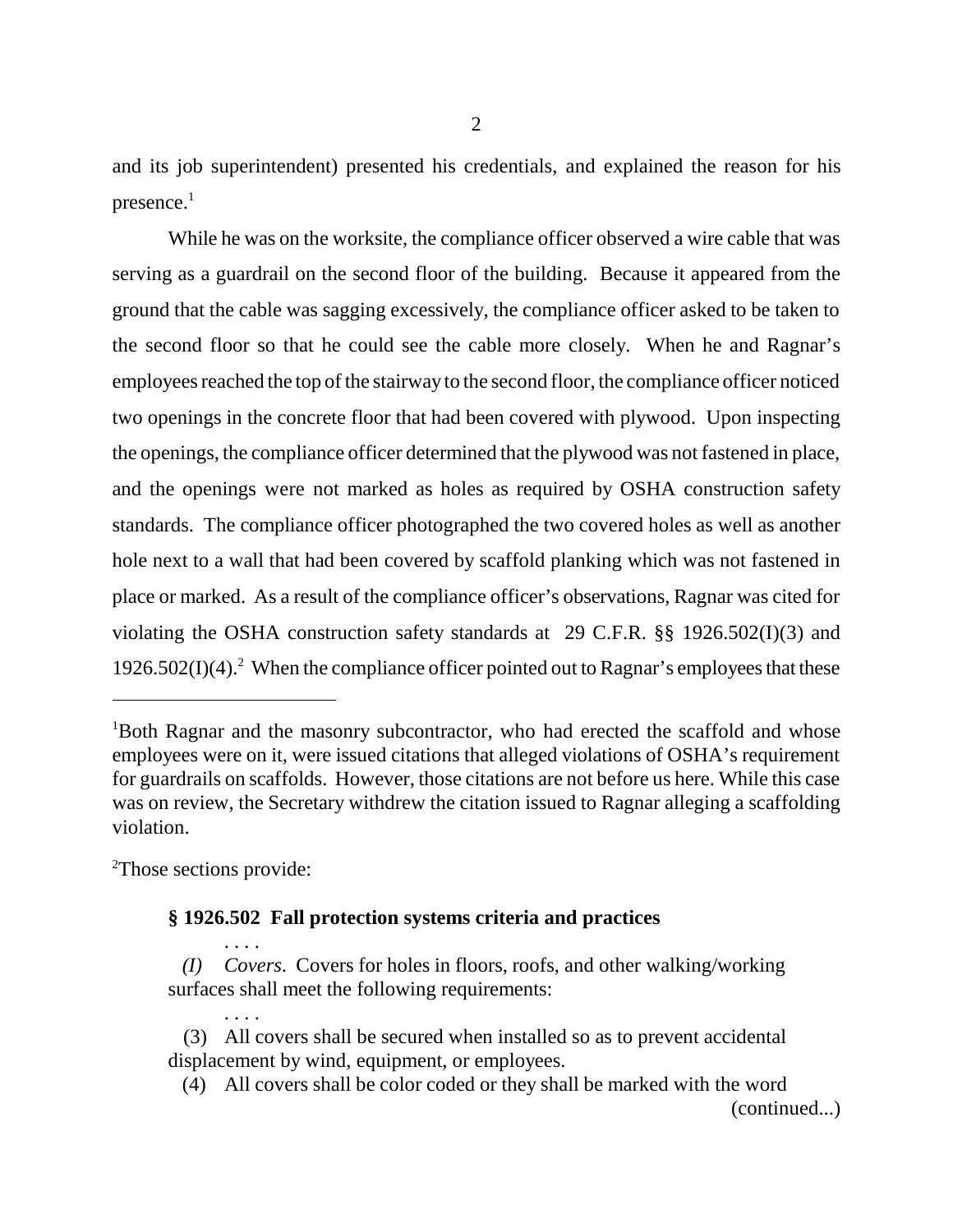conditions did not comply with OSHA's requirements, the project manager instructed the job superintendent to remedy the situation; it was promptly done.

Initially, the Secretary took the position that Ragnar was liable for the violations because, as the general contractor at the multi-employer construction site, it had supervisory authority over the site. The parties tried the case on that theory, and that was the basis on which the judge decided the case. On review, however, the Secretary has expressly abandoned that theory of liability and asks us not to consider it. The Commission need not review an issue abandoned by a party. *E.g.*, *Bratton Corp.*, 14 BNA OSHC 1893, 1895-96, 1987-90 CCH OSHD ¶ 29,152, p. 38,991 (No. 83-132, 1990). The Secretary now asserts that Ragnar should be held responsible for the violations solely on the ground that, even though Ragnar did not create the violations, its employees were exposed to them.<sup>3</sup> Having reviewed the record in light of the Secretary's arguments on this question, we find that the Secretary has not met her burden of proof.

### **Discussion**

In order to prove that an employer violated an OSHA standard, the Secretary must prove that (1) the standard applies to the working conditions cited; (2) the terms of the standard were not met; (3) employees were exposed or had access to the violative conditions; and (4) the employer either knew of the violative conditions or could have known with

 $2$ (...continued)

<sup>&</sup>quot;HOLE" or "COVER" to provide warning of the hazard.

<sup>&</sup>lt;sup>3</sup>In its reply brief, Ragnar requests that the Commission dismiss these items for want of prosecution because the Secretary has not addressed the issues directed for review. Although Ragnar has not made a formal motion, we have considered and rejected its request because, the Secretary did not, as Ragnar asserts, fail to prosecute this case, but, rather, urged the affirmance of the administrative law judge's disposition on an alternative legal theory. Rule 92(c) of the Commission's Rules of Procedure, 29 C.F.R. § 2200.92(c), codifies the Commission's precedent holding that it will not normally consider an issue not presented to the judge. Here, however, the question of actual exposure was presented by the Secretary, albeit as a secondary theory of liability.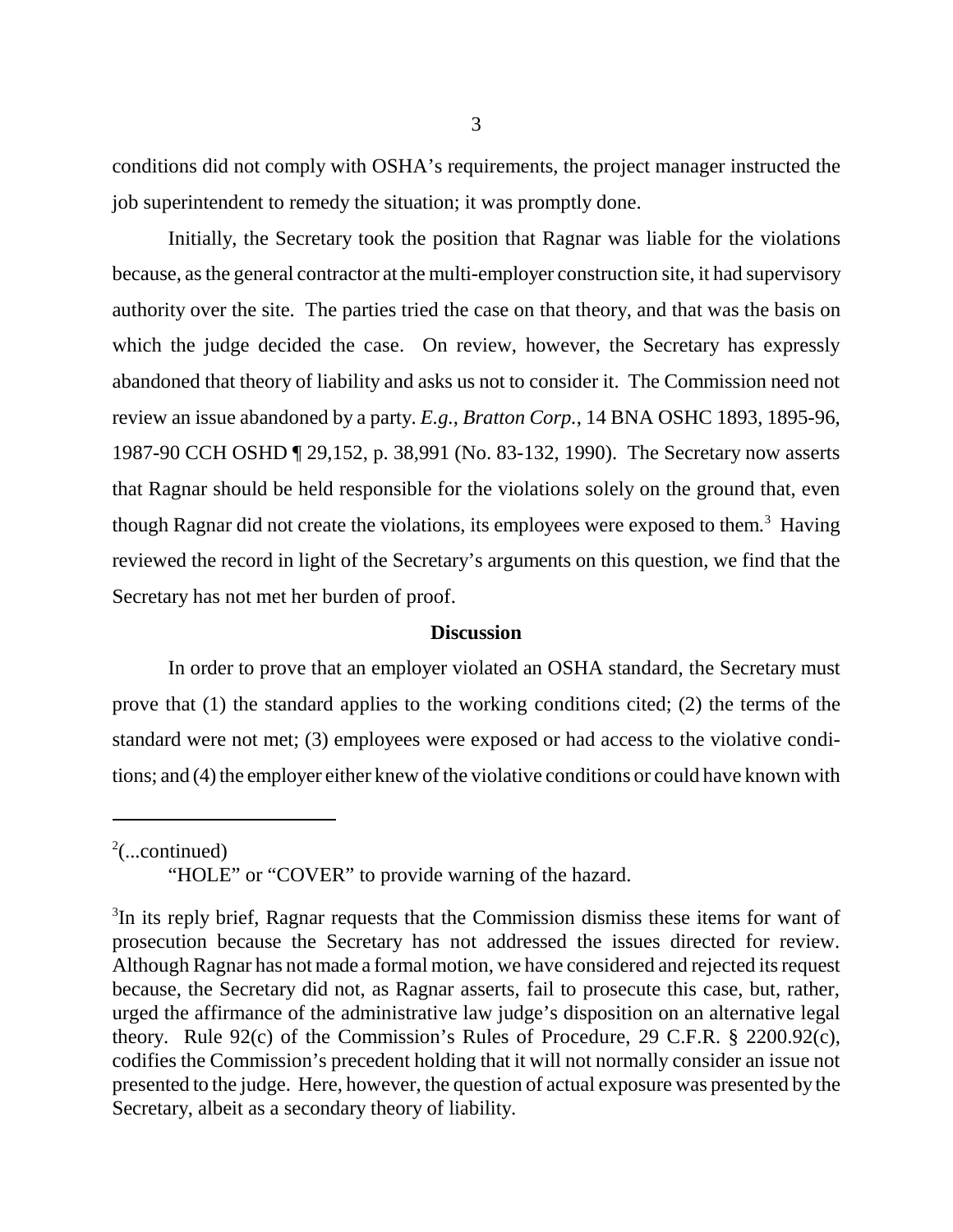the exercise of reasonable diligence. *Gary Concrete Prods., Inc.*, 15 BNA OSHC 1051, 1052, 1991-93 CCH OSHD ¶ 29,344, p. 39,449 (No. 86-1087, 1991). There is no dispute that the standards apply and that their requirements were not met. The questions presented by this case are whether the Secretary has proved the exposure and the knowledge elements. In light of our determination on the knowledge element, we need not reach the question of exposure.

### **Knowledge**

We find that the Secretary has failed to prove that Ragnar had knowledge of the two violations. Knowledge of the violative condition, either actual or constructive, is an element of the Secretary's burden of proving a violation: the Secretary must prove either that the employer knew of the violative condition or that it could have known with the exercise of reasonable diligence. *Armstrong Steel Erectors, Inc.*, 17 BNA OSHC 1385, 1386, 1995-97 CCH OSHD ¶ 30,909, p. 43,028 (No. 92-262, 1995); *C F & T Available Concrete Pumping Inc.*, 15 BNA OSHC 2195, 2196-97, 199 CCH OSHD ¶ 29,945, pp. 40,936-37 (No. 90-329, 1993); *Prestressed Sys., Inc.*, 9 BNA OSHC 1864, 1868-69, 1981 CCH OSHD ¶ 25,358, p. 31,499-500 (No. 16147, 1981); *Harvey Workover, Inc.* 7 BNA OSHC 1687, 1690, 1979 CCH OSHD ¶ 23,830, p. 28,909 (No. 76-1408, 1979); *D.R. Johnson Lumber Co.*, 3 BNA OSHC 1124, 1125, 1974-75 CCH OSHD ¶ 19,695, p. 23,494 (No. 3179, 1975). *See also Brennan v. Butler Lime & Cement Co.*, 520 F.2d 1011, 1017 (7th Cir. 1975) (same, serious violation). *Cf. United States v. Ladish Malting Co.*, 135 F.3d 484 (7th Cir. 1998) (criminal prosecution).4

Only three Ragnar employees were ever on the worksite, where an addition was being constructed on the Oakton Park Community Center. The job superintendent was at the site

<sup>&</sup>lt;sup>4</sup>The Secretary takes the position that she does not have the burden of proving knowledge as an element of her *prima facie* showing of a violation. As the examples cited indicate, that position is contrary to longstanding Commission precedent and to the holdings of a number of courts of appeals.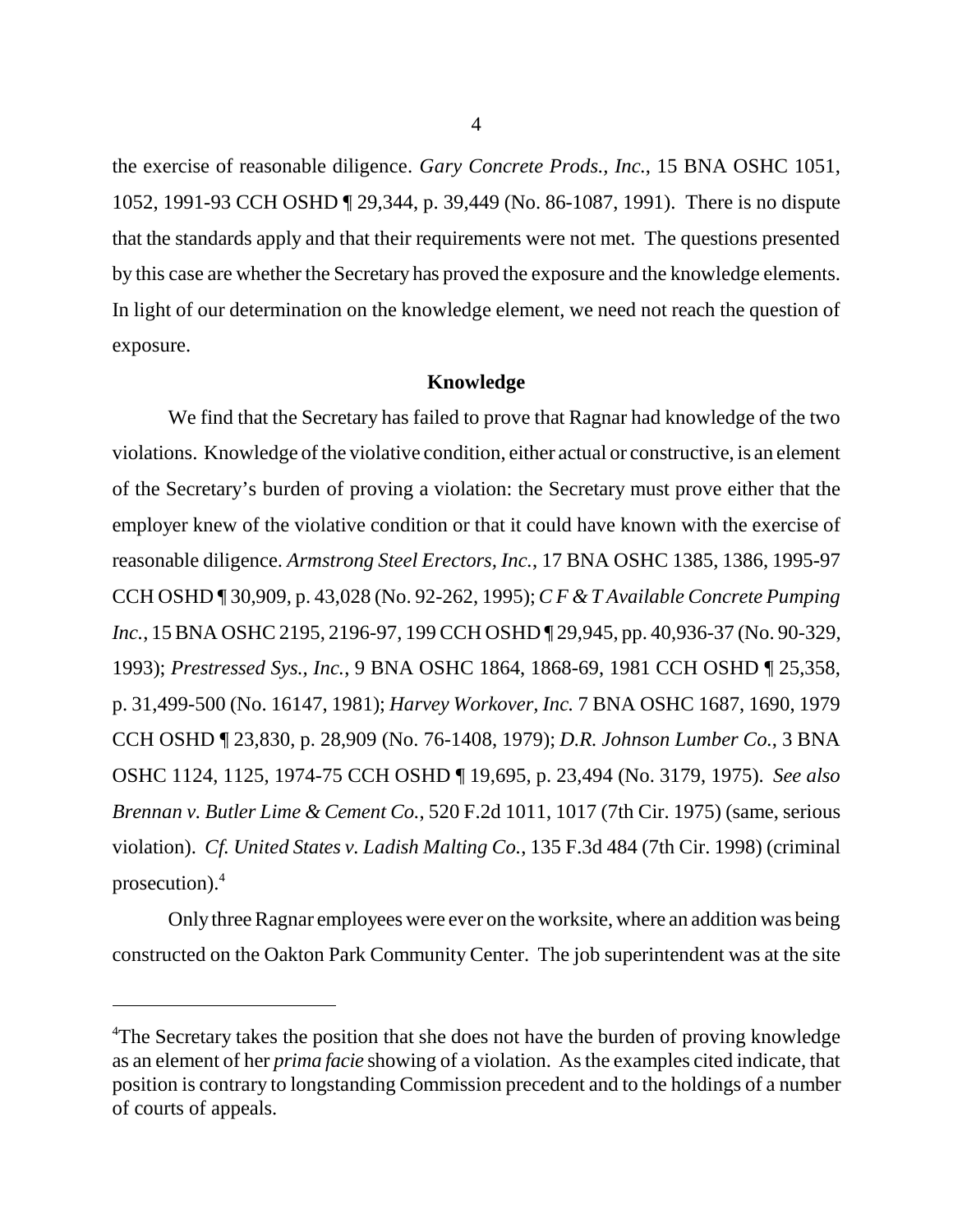every day. His duties included coordinating the work of the various contractors, working out scheduling and detail problems, and reviewing the work for quality and compliance with the plans and specifications. If he saw a safety violation, he would bring it to the attention of the appropriate contractor. Ragnar's project manager visited the site once or twice a week for approximately 30-45 minutes per visit. While there, he would walk around the site to review the progress of the work in order to report to the owner of the building. In addition, Ragnar's general superintendent, who also acts as its safety manager, would visit the site approximately once a week for anywhere from 20 to 45 minutes. None of these three employees performed physical labor; the job of each of them was to inspect the worksite, and they would walk around the construction site making the necessary observations.

Both Ragnar's safety director and its project manager testified at the hearing that they had not been aware of the situation before the compliance officer pointed it out. The compliance officer concluded that Ragnar knew that the hole covers were not fastened in place because, when he pointed them out to Ragnar's two employees, the job superintendent, who did not testify at the hearing, stated that the reason the covers were not fastened down was that contractors had been performing work in the holes earlier that day.<sup>5</sup> We do not, however, interpret that statement as an admission of prior knowledge. It appears to us just as likely that that the speaker was attempting to explain how the condition occurred, not saying that he had previously known that the condition existed. Under these circumstances, we do not find that a preponderance of the evidence establishes that Ragnar had actual knowledge that the covers were not fastened in place.

We must therefore determine whether the Secretary has established that the company had constructive knowledge of the condition.

 $<sup>5</sup>$ Although the compliance officer attributed that statement to Ragnar's project manager, that</sup> individual testified at the hearing that it had been made in his presence by the job superintendent. We find that his recollection was more likely to be accurate and find that the superintendent made the statement.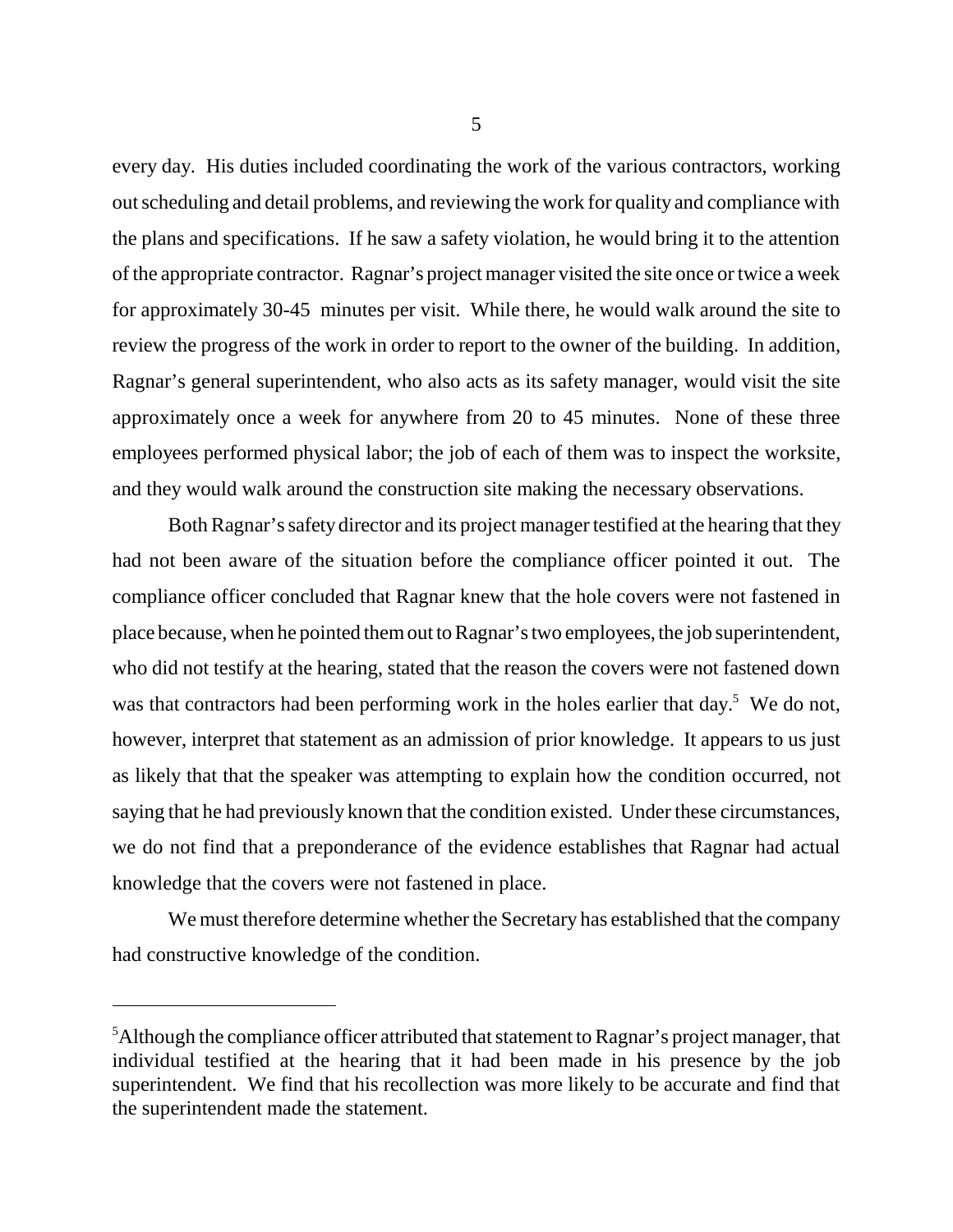[An] employer's duty is to take *reasonably* diligent measures to inspect its worksite and discover hazardous conditions; so long as the employer does so, it is not in violation simply because it has not detected or become aware of every instance of a hazard.

(emphasis in original). *Texas A.C.A., Inc.*, 17 BNA OSHC 1048, 1051, 1993-95 CCH OSHD ¶ 30,652, p. 42,527 (No. 91-3467, 1995); *see also New York State Elec. & Gas v. Secretary*, 88 F.3d 98, 106-10 (2d Cir. 1996) (Secretary has burden of proving constructive knowledge; employer's duty is a reasonable one and employer not required to provide constant supervisory surveillance). If the employer maintains an adequate inspection program, the burden is on the Secretary to demonstrate that the employer's failure to discover the violative condition was due to a lack of reasonable diligence. *Texas A.C.A., Inc.*, 17 BNA OSHC at 1050, 1993-95 CCH OSHD at p. 42,526.

The first item before us involves the failure to secure the covers. With regard to that item, the compliance officer testified that one of Ragnar's employees told him that the reason the floor covers were not secured in place was "the frequency with which contractors had to access those holes to do their work," and Ragnar's project manager confirmed that this statement had been made.<sup>6</sup> Although the compliance officer opined that the holes had been there for a week or more, he did not offer any estimate as to how long the cited condition had existed. Ragnar's job superintendent told the compliance officer that other contractors had been performing work in the holes that morning. Although there is no indication exactly what time the last work was performed in the holes, the inspection began "just before noon." It is therefore possible that someone was working there when the inspection began and had stopped work for lunch while the inspection was taking place. In that case, it would not be reasonable to expect Ragnar to have detected the violation, since its only two employees on the site were accompanying the compliance officer.

<sup>&</sup>lt;sup>6</sup>As noted above, we do not consider this statement to be an admission of prior knowledge of the cited conditions.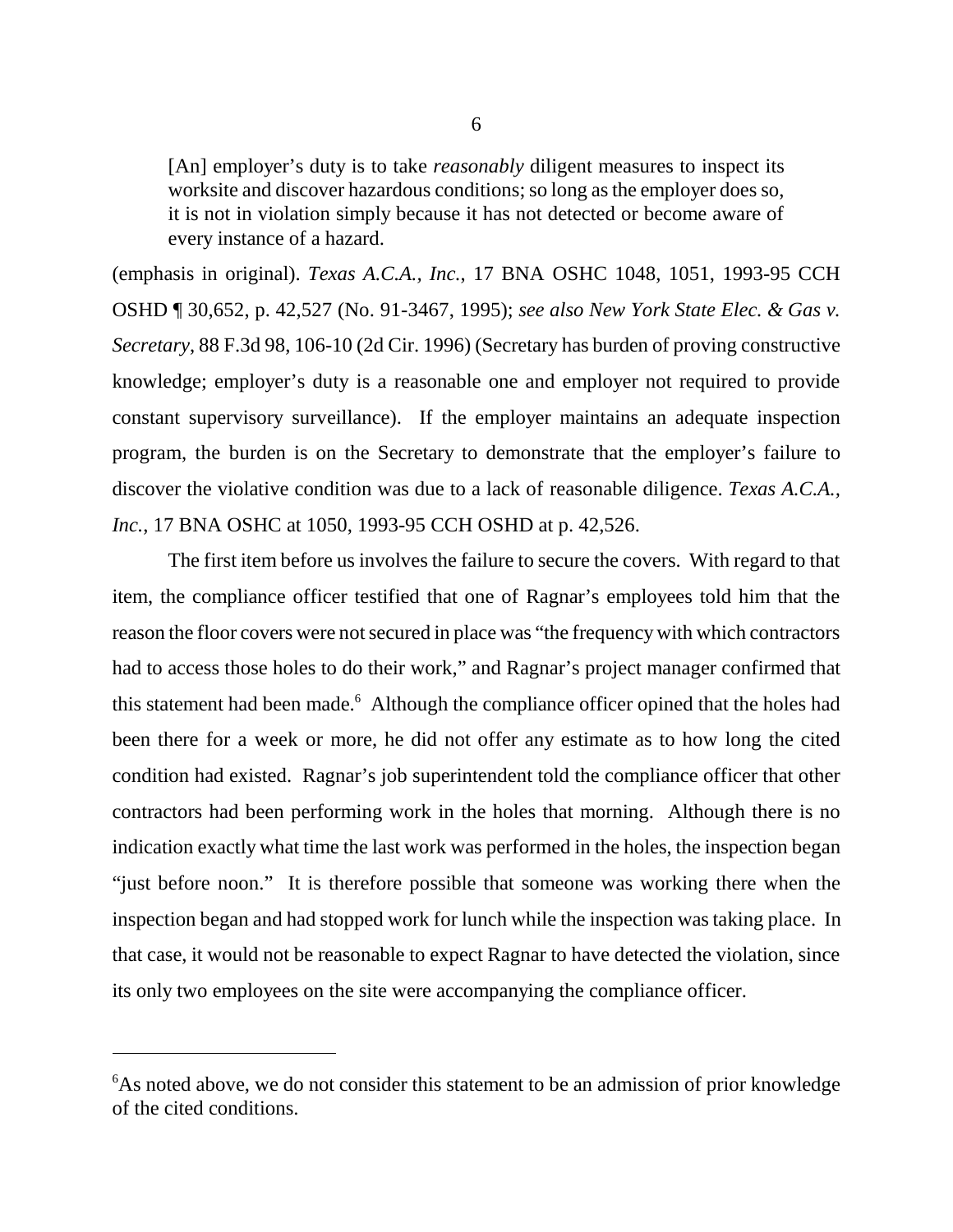The compliance officer testified that he saw the holes from the head of the stairs and that "as you get off the stairway, it's . . . forward and a little bit to your right." From this description, we cannot determine how far the holes were from the top of the stairs, where they were located in relation to the normal traffic patterns, or whether any construction work was being performed near them that Ragnar's employees might have to inspect. The photographic exhibits are not helpful in this regard, either. We therefore cannot determine how easily detected the cited condition was without active investigation by Ragnar.

Because we cannot determine on this record how long the violative condition involving the unsecured covers had existed or how aggressively Ragnar would have had to investigate to determine that they were not fastened down, we cannot determine whether Ragnar exercised reasonable diligence in discovering it.

A similar situation exists with regard to the second item, the failure to mark the hole covers. The record indicates that, after the compliance officer pointed out the violation, Ragnar's job superintendent determined that there were some covers that had previously been marked as holes but that, when the cover was removed and replaced, the marked side was face down. It therefore appears that the covers had initially been properly marked and that the marked covers had been removed and replaced improperly or replaced with unmarked boards. As with the other item, we cannot determine how long this situation had existed before the inspection. We therefore cannot determine whether Ragnar could have known of it with the exercise of reasonable diligence. Because the Secretary has the burden of proving lack of reasonable diligence, we cannot find that a violation has been proved with regard to the failure to mark the covers.

Accordingly, we conclude that the Secretary has failed to establish that Ragnar's failure to become aware of the fact that the hole covers were not fastened in place or marked was the result of any lack of diligence.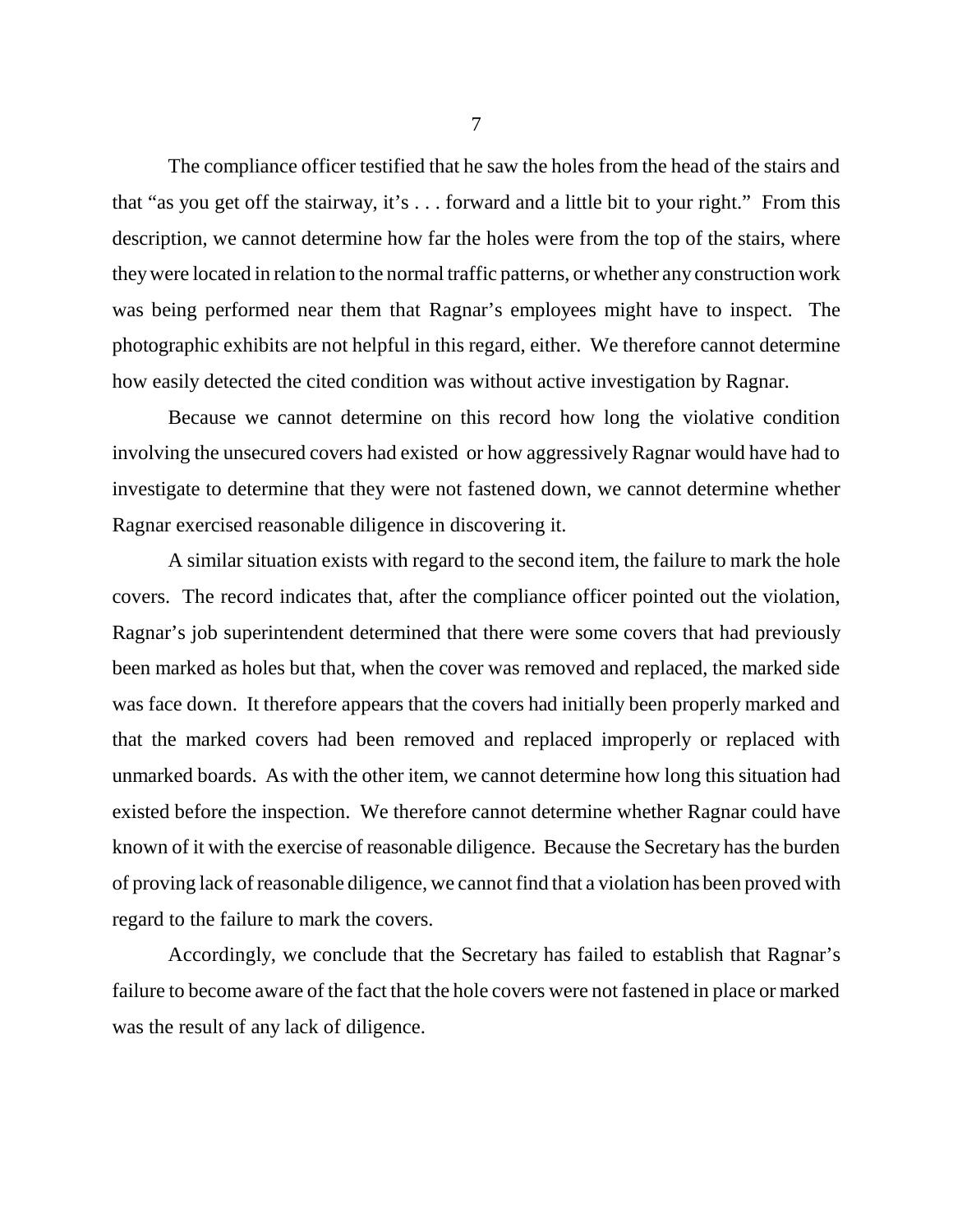# **Conclusion**

Because we hold that the Secretary has failed to prove that Ragnar Benson had either actual or constructive knowledge of the cited conditions, we reverse the administrative law judge and vacate these two items.

> $\sqrt{s/}$ Thomasina V. Rogers Chairman

Date: September 27, 1999 /s/

Gary L. Visscher Commissioner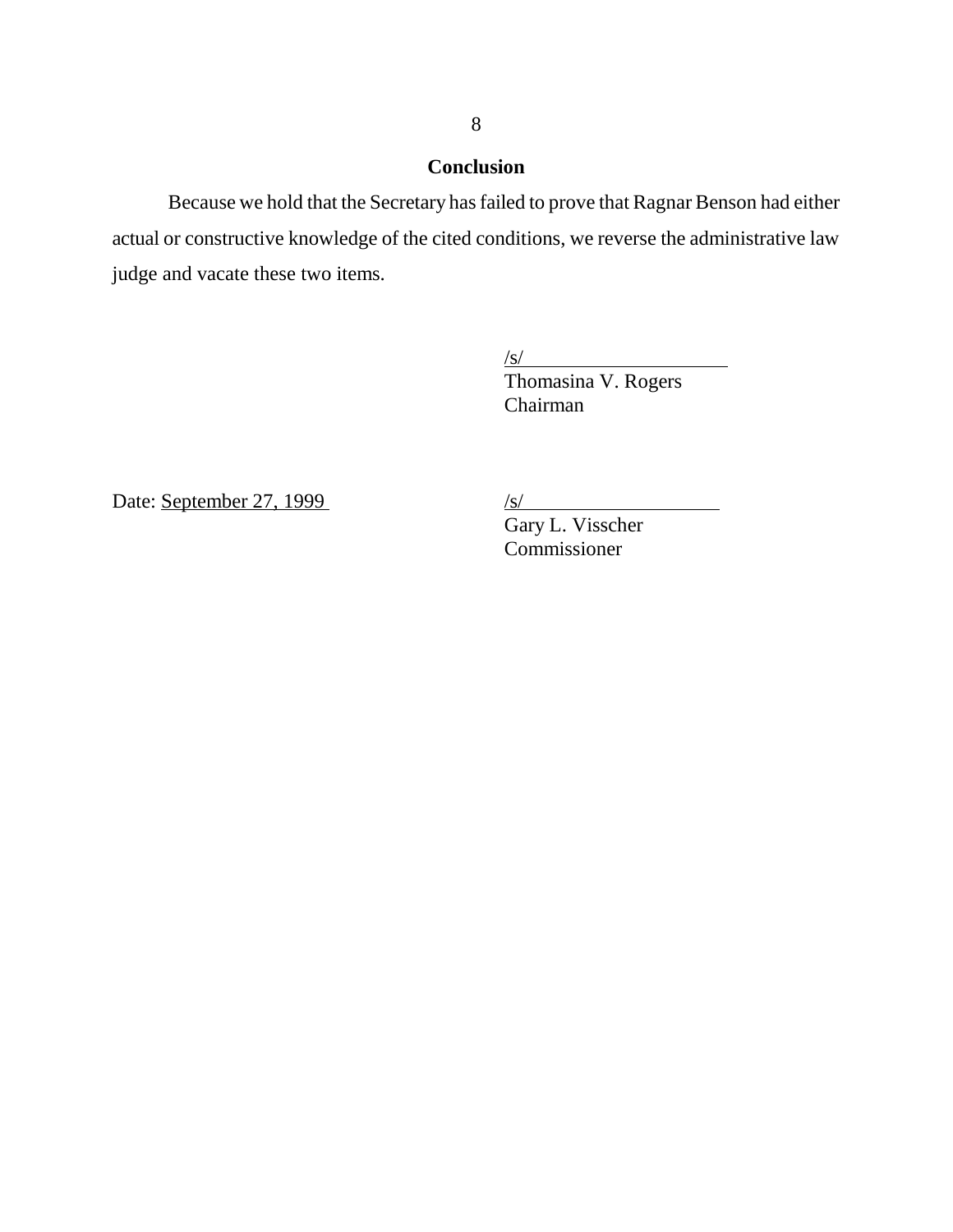#### United States of America **OCCUPATIONAL SAFETY AND HEALTH REVIEW COMMISSION** 1120 20th Street, N.W., Ninth Floor

Washington, DC 20036-3419

| SECRETARY OF LABOR,  |  |
|----------------------|--|
| Complainant,         |  |
| V.                   |  |
| RAGNAR BENSON, INC., |  |
| Respondent.          |  |

OSHRC DOCKET NO. 97-1676

APPEARANCES:

Kevin Koplin, Esquire Chicago, Illinois Chicago, Illinois For the Respondent. For the Complainant.

Linda J. Panko, Esquire Robert E. Mann, Esquire

Before: Chief Judge Irving Sommer

# DECISION AND ORDER

This proceeding is before the Occupational Safety and Health Review Commission ("the Commission") pursuant to section 10 of the Occupational Safety and Health Act of 1970, 29 U.S.C. § 651 *et seq*. ("the Act"). The Occupational Safety and Health Administration ("OSHA") inspected a work site in Skokie, Illinois, where Respondent, Ragnar Benson, Inc., was the general contractor of a project involving the construction of an addition to an existing building; as a result of the inspection, Respondent was issued a citation alleging serious violations of the Act. Respondent contested the citation, the case was designated for E-Z Trial pursuant to Commission Rule 203(a), and a hearing was held on February 24, 1998. Both parties have submitted post-hearing briefs.

# The OSHA Inspection

Gary Weil, the OSHA compliance officer ("CO") who conducted the inspection, was driving by the site on August 19, 1997, when he observed employees working on unguarded scaffolding at heights of over 10 feet; he pulled over, videoed the scene, and then proceeded to the site, where he met with Stan Zygowicz and Thord Lindquist, Respondent's project manager and job superintendent.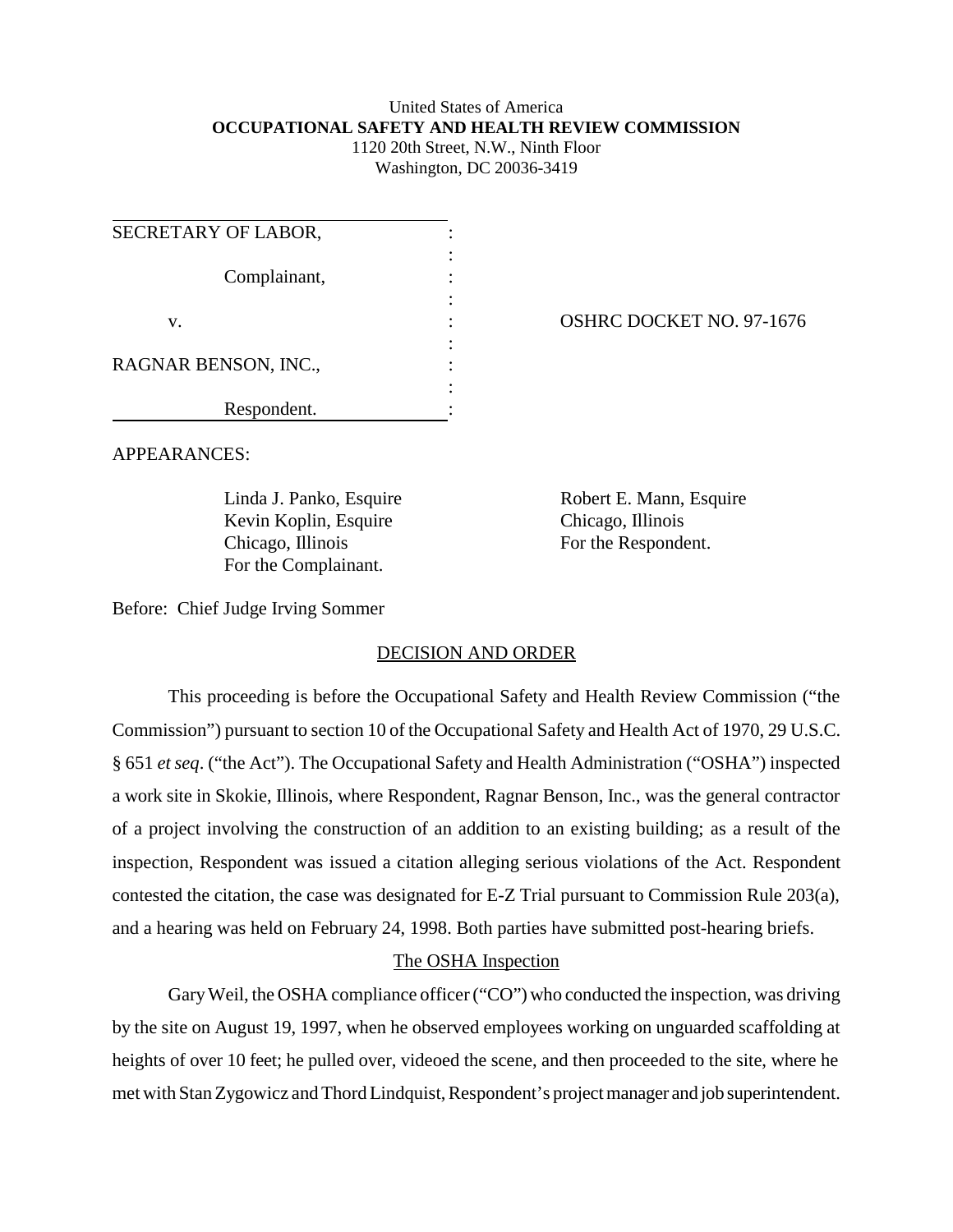The CO stated why he was there, and learned that A. Horn was the masonry contractor working on the scaffolding; the foreman for A. Horn joined the group, and, after the CO advised that guardrails were required, the foreman removed his employees from the scaffolding. CO Weil then entered the building with Zygowicz and Lindquist and observed, on the 14-foot-high second level, three floor holes with plywood covers that were neither secured nor marked to indicate the holes. The CO learned that A. Horn had made the holes and that the covers were not secured because A. Horn and other trades at the site had been removing them frequently in order to access the holes; Lindquist abated the hazard by securing the covers and spray painting the word "hole" on them. Respondent was cited for both the unguarded scaffolding and for the unsecured and unmarked floor hole covers.

### The Alleged Violations<sup>7</sup>

Item 1 of the citation alleges a violation of 29 C.F.R.  $1926.451(g)(1)$ , which provides, in pertinent part, as follows:

Each employee on a scaffold more than 10 feet (3.1 m) above a lower level shall be protected from falling to that lower level.

Items 3a and 3b of the citation allege violations of 29 C.F.R. 1926.502(i)(3) and 29 C.F.R.  $1926.502(i)(4)$ , which state, respectively, as follows:

All covers shall be secured when installed so as to prevent accidental displacement by the wind, equipment, or employees.

All covers shall be color coded or they shall be marked with the word "HOLE" or "COVER" to provide warning of the hazard.

The testimony of the CO, as summarized above, together with the video and photos he took, establishes that the employees on the scaffolding were not protected from falls and that the floor hole covers were not secured and marked as required. $8$  The CO's testimony also establishes that the cited conditions were serious hazards; the masonry employees were working at heights of 10.5 and 14.5 feet and could have fallen from the unguarded scaffolding, employees of the trades at the site who were working in the vicinity of the floor holes could have stepped into them and fallen 14 feet, given that the covers were unsecured and unmarked, and both conditions could have resulted in serious

<sup>&</sup>lt;sup>7</sup>The citation as issued had three items; however, item 2, which alleged a violation of 29 C.F.R. 1926.502(b)(3), was withdrawn at the hearing, leaving for resolution items 1 and 3.

 ${}^{8}C$ -1, the video, shows the employees on the unguarded scaffolding, as do C-2-3, while C-5-7 show the floor hole covers; C-8 shows one of the holes after its cover was secured and marked.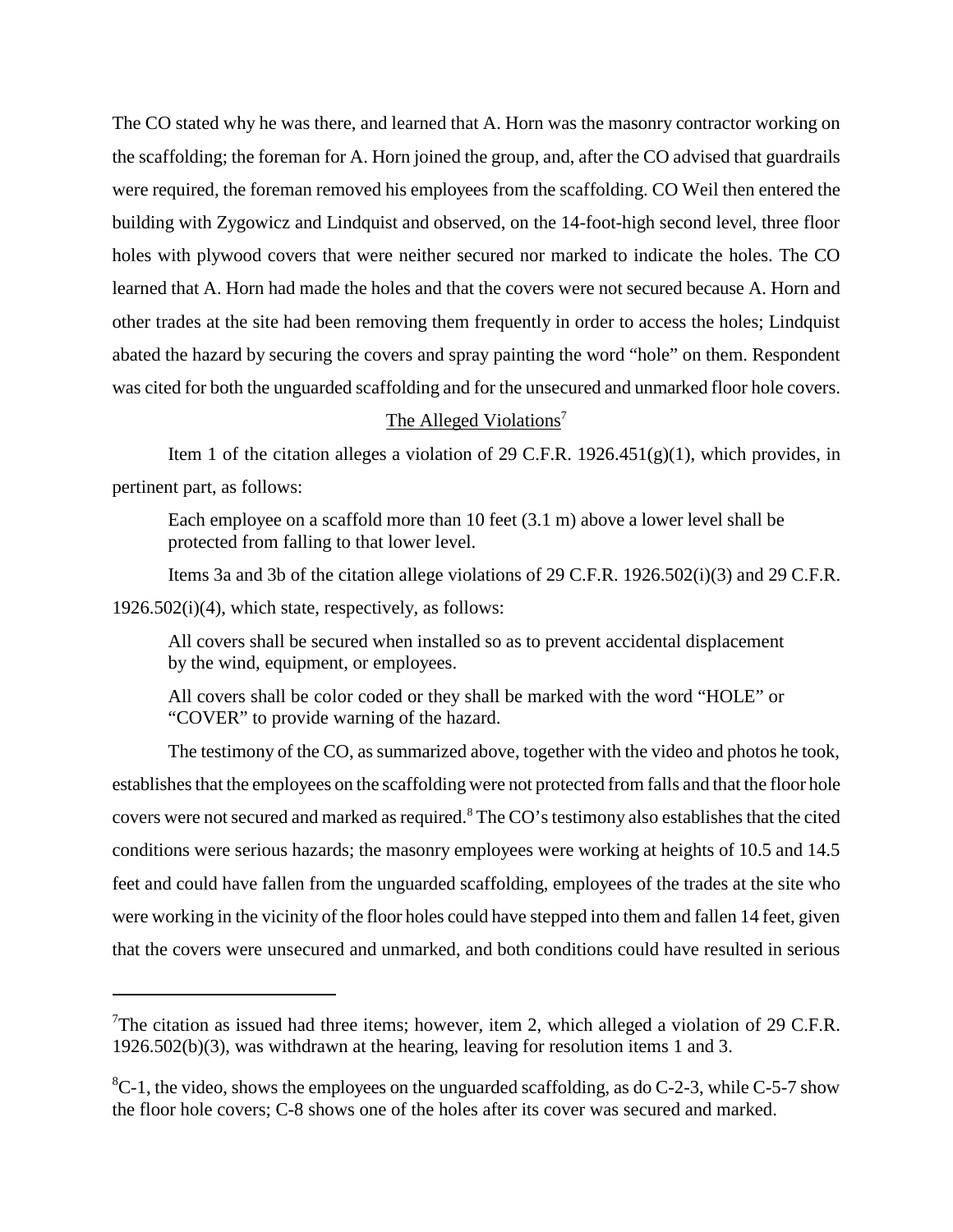injuries. (Tr. 18-22; 28-44; 79-80; 85-88). Respondent does not really dispute the cited conditions, and the testimony of Stan Zygowicz and Tom Tibbetts, Respondent's project manager and safety director, respectively, essentially concedes them.<sup>9</sup> (Tr. 101-05; 114-15; 128-30). Respondent contends, however, that the citation items should be vacated because it did not create or control the conditions and was not responsible for them. The Secretary, on the other hand, contends the items should be affirmed because of Respondent's supervisory authority and control over the site.

Pursuant to the construction contract, Respondent, as the general contractor, was responsible for supervising, coordinating and directing the work at the site, for initiating, maintaining and supervising safety precautions and programs on the job, and for designating an individual whose duties included accident prevention; further, pursuant to its contract with A. Horn, Respondent had the authority to stop its subcontractor's work for safety violations. (Tr. 111-13; C-10, p. 4  $\P$ 4, and sheet 3A; C-12, p. 8 § 3.3, and p. 19 § 10.2). Besides these provisions, the record shows that Thord Lindquist, the job superintendent, walked the site on a daily basis, that Stan Zygowicz, the project manager, usually walked the site twice a week, and that Tom Tibbetts, Respondent's safety director, visited the project at least weekly; one of the purposes of Lindquist's walks of the site was to identify safety hazards, which he would bring to the attention of the responsible subcontractor by means of a safety violation notice, and Lindquist also noted safety hazards on safety inspection checklists that Tibbetts would review during his visits.<sup>10</sup> The record also shows that Zygowicz told the A. Horn foreman to remove his employees and put up guardrails after the CO pointed out the problem, that Lindquist gave a safety violation notice to A. Horn in this regard after the OSHA inspection, and that Zygowicz instructed Lindquist to take care of the floor hole cover condition; moreover, CO Weil stated that Lindquist and Zygowicz told him that it was a continuous effort to get the subcontractors to comply with safety requirements and that they constantly looked for safety hazards as they did not want anyone hurt on the job. (Tr. 27; 38; 41-42; 45-51; 54-56; 76; 95; 100-18; 122-28; C-9).

 $^{9}$ Respondent's suggestion that the covers were already marked, but had been turned over, is rejected; the CO testified to the contrary, and photo C-6 shows the unmarked underside of one of the covers. (Tr. 35-40; 85-88; 102; 114-15).

 $10$ Safety notice items were to be corrected immediately. (Tr. 49-51; 54; 109-10; 128; C-9).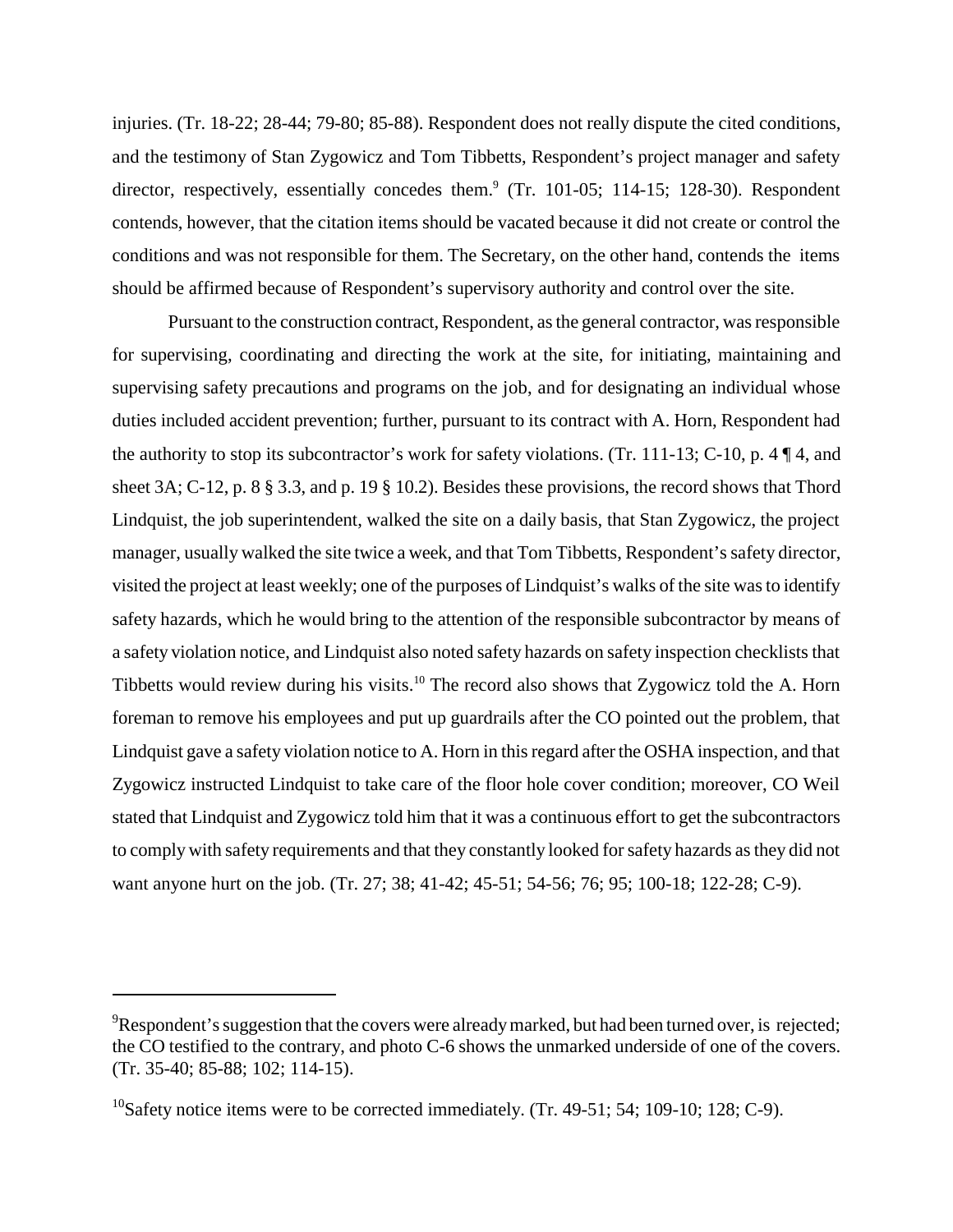In addition to the above, the *Anning-Johnson* and *Grossman Steel* cases, the seminal Commission decisions addressing the multi-employer work site doctrine, set forth the following rules, respectively, in regard to the general contractor's responsibility on a multi-employer site:

[T]ypically a general contractor on a multiple employer project possesses sufficient control over the entire worksite to give rise to a duty under section  $5(a)(2)$  of the Act either to comply fully with the standards or to take the necessary steps to assure compliance.

[T]he general contractor normally has responsibility to assure that the other contractors fulfill their obligations with respect to employee safety which affect the entire site. The general contractor is well situated to obtain abatement of hazards, either through its own resources or through its supervisory role with respect to other contractors. It is therefore reasonable to expect the general contractor to assure compliance with the standards insofar as all employees on the site are affected. Thus we will hold the general contractor responsible for violations it could reasonably have been expected to prevent or abate by reason of its supervisory capacity.

*Anning-Johnson* Co., 4 BNA OSHC 1193, 1199 (Nos. 3694 & 4409, 1976); *Grossman Steel & Aluminum Corp.*, 4 BNA OSHC 1185, 1188 (No. 12775, 1976).

Based on the foregoing, I conclude that it is appropriate to hold Respondent, as the general contractor, responsible for the cited conditions. Although Respondent asserts it could not reasonably have known of the conditions, its employees walked the site to detect safety hazards and the conditions were easily observable; in addition, CO Weil testified that he was told that employees had been working on the scaffolding for a week and a half to two weeks, and that he estimated, based on the stage of the construction and what he learned about employees accessing the holes, that the floor hole cover condition had existed for over a week. (Tr. 26; 38; 43-47; 80-86). Respondent also asserts that it cannot be held liable for the conditions because it had no employees who were exposed to them. The CO agreed that the only employees on the scaffolding were those of A. Horn, and that while he was told that Respondent had a laborer at the site he did not see him during his inspection; however, the CO noted that the employees who walked the site, that is, Lindquist, Zygowicz and Tibbetts, would have been exposed to the floor holes. (Tr. 41; 45-47; 65-66; 75). Regardless, even if none of Respondent's employees was exposed to either of the conditions, the Commission in a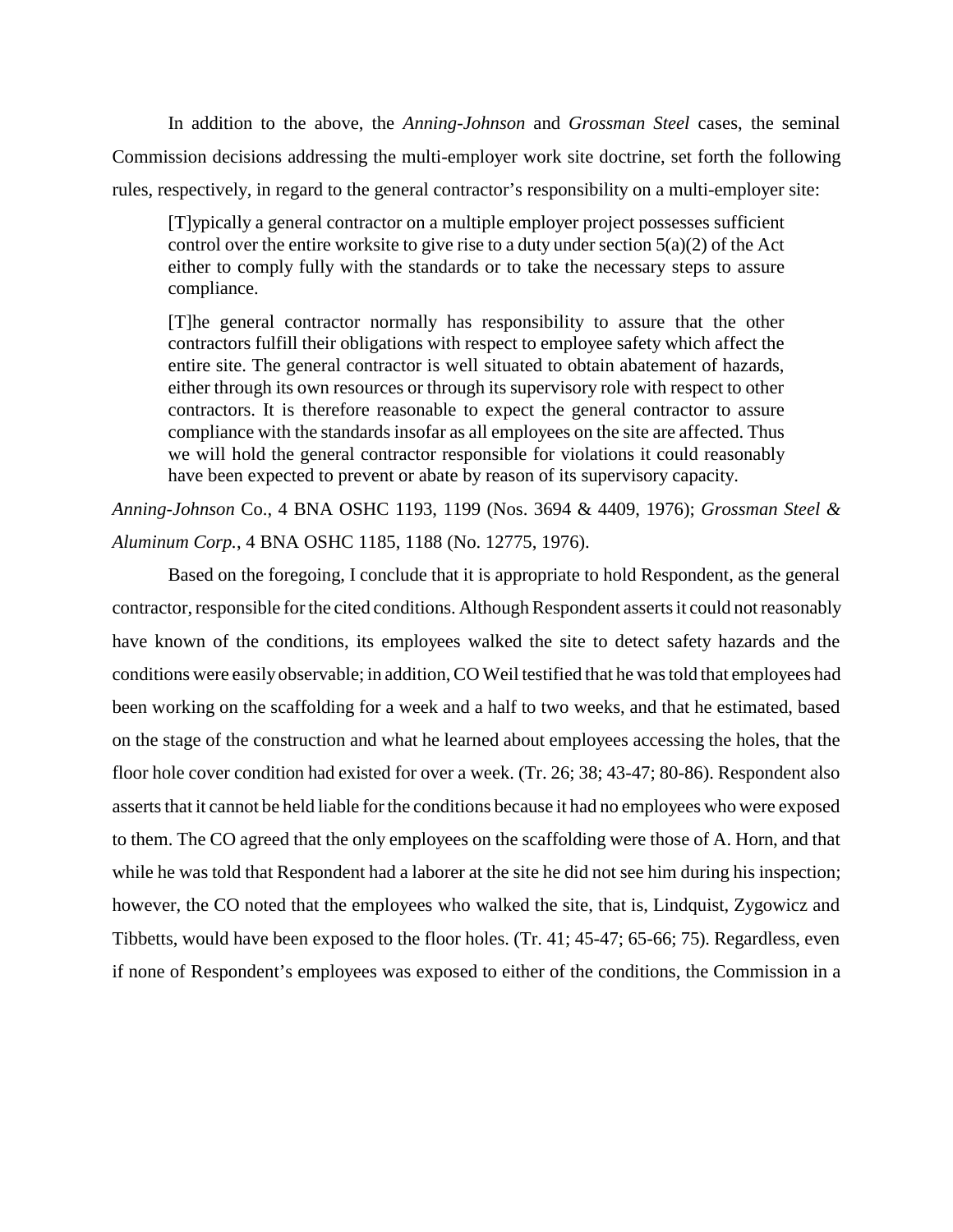similar case held the general contractor responsible pursuant to the principles set out *supra*. *Red Lobster Inns of America, Inc., 8 BNA OSHC 1762 (No. 76-4754, 1980).*<sup>11</sup>

Respondent's final assertion is that the citation was improper in that A. Horn, the responsible employer, was cited for the same conditions and settled its citation with OSHA. (Tr. 70-73; R-1). The thrust of Respondent's assertion is that the citation in this case is duplicative, that A. Horn's settlement with OSHA rendered the subject citation moot, and that OSHA as a general rule cites either the general contractor or the subcontractor but not both. However, as the Secretary points out, Respondent's assertion is not supported by the multi-employer work site doctrine, which clearly provides for the citation of more than one employer for the same violative condition in appropriate circumstances. *See Anning-Johnson* Co., 4 BNA OSHC 1193 (Nos. 3694 & 4409, 1976); *Grossman Steel & Aluminum Corp.*, 4 BNA OSHC 1185 (No. 12775, 1976). Moreover, the Commission in a recent decision rejected the employer's argument that OSHA may cite only the creating employer, and, in so doing, stated that "health and safety responsibility may be shared by more than one employer at a worksite--indeed, this is a central tenet of [Commission] precedent addressing the apportionment of responsibility for violative conditions at a multi-employer construction worksite." *CH2M Hill Central, Inc.*, 17 BNA OSHC 1961, 1972 (No. 89-1712, 1997). Respondent's assertion is accordingly rejected, and items 1 and 3 of citation 1 are affirmed as serious violations.

The Secretary has proposed a penalty of \$1,225.00 for item 1 and a penalty of \$700.00 for the two grouped subitems of item 3. CO Weil testified that the initial penalty amounts proposed for items 1 and 3 were based on the gravity of the respective violations and that a total deduction of 65 percent was then applied to these amounts because of the company's small size, good faith and lack of history of previous violations. (Tr. 32-34; 44). In light of the CO's testimony, I find that the proposed penalties are appropriate; the penalties as proposed are therefore assessed.

## Conclusions of Law

<sup>&</sup>lt;sup>11</sup>Respondent's reliance on *Anthony Crane Rental, Inc.*, 70 F.3d 1298 (D.C. Cir. 1995), is misplaced, as that court has not yet decided whether there is a duty under the construction standards to protect employees other than one's own. *Id*. at 1306-07. Further, as the Secretary notes, other circuit courts have found that there is such a duty. In any case, the undersigned is constrained to follow the Commission precedent set out above.